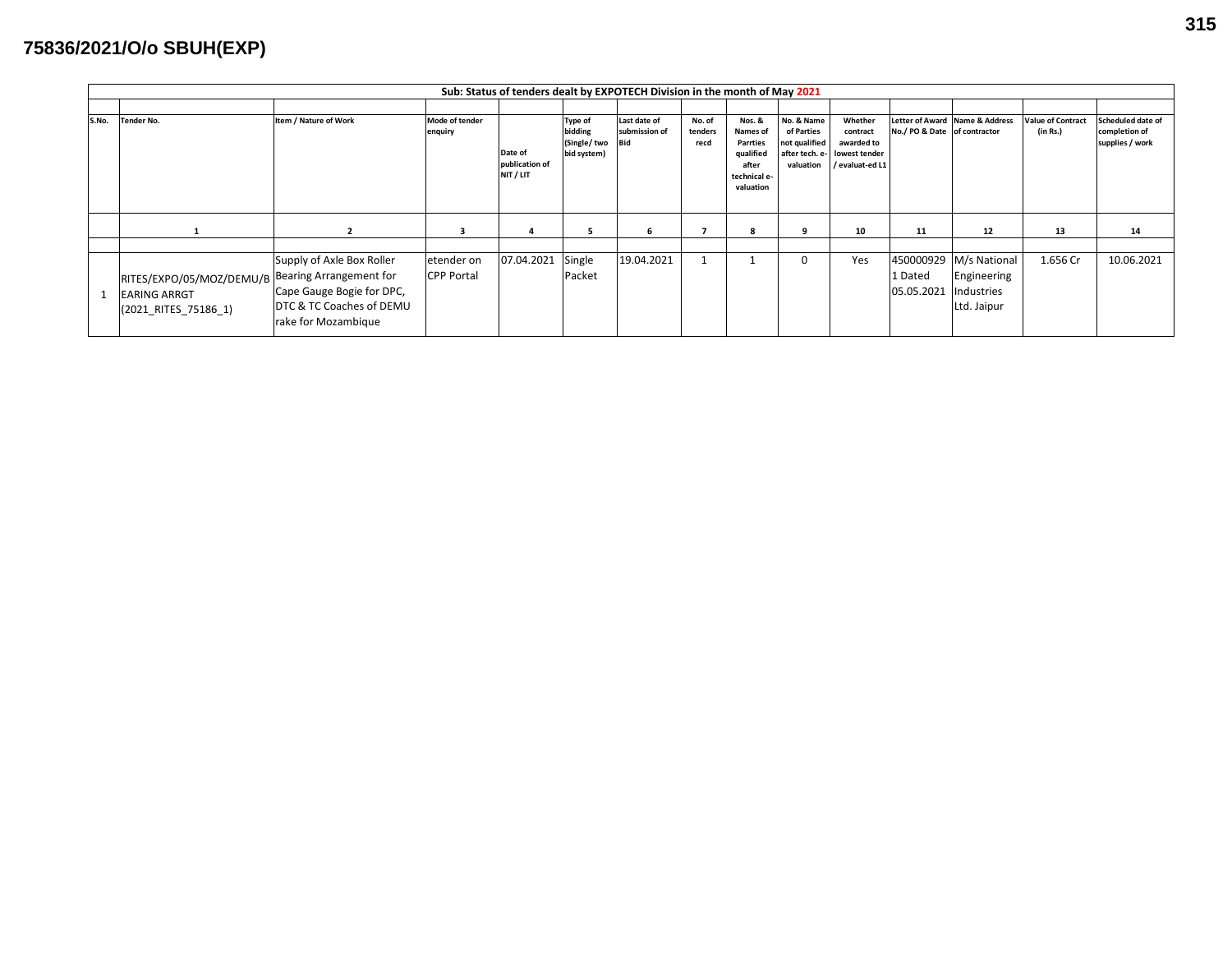## **75836/2021/O/o SBUH(EXP)**

| Details of contracts concluded during the month of May 2021 - Expotech Division |                       |                |                                                  |                             |            |                |                                  |                                |        |                 |                               |          |                       |                |                                                     |           |
|---------------------------------------------------------------------------------|-----------------------|----------------|--------------------------------------------------|-----------------------------|------------|----------------|----------------------------------|--------------------------------|--------|-----------------|-------------------------------|----------|-----------------------|----------------|-----------------------------------------------------|-----------|
|                                                                                 |                       |                |                                                  |                             |            |                |                                  |                                |        |                 |                               |          |                       |                |                                                     |           |
| S.No Tender No.                                                                 | Item / Nature of Work | Mode of tender | Date of publication Type of bidding Last date of |                             |            | No. of tenders | Nos. & Names of No. & Name       |                                |        | Wheth Letter of | Name & Address of Value of    |          | Scheduled             | Actual date of | Actual date of completion Reasons for delay, if any |           |
|                                                                                 |                       | enquiry        | of NIT / LIT                                     | (Single/ two bid receipt of |            | received       | perties qualified of parties not |                                |        | Award No.       | contractor                    | contract | date of               | start of work  |                                                     |           |
|                                                                                 |                       |                |                                                  | system)                     | tender     |                | after technical                  | qualified after contrac & Date |        |                 |                               | (in Rs.) | completion            |                |                                                     |           |
|                                                                                 |                       |                |                                                  |                             |            |                | evaluation                       | technical                      |        |                 |                               |          | of supplies           |                |                                                     |           |
|                                                                                 |                       |                |                                                  |                             |            |                |                                  | evaluation                     | award  |                 |                               |          | work                  |                |                                                     |           |
|                                                                                 |                       |                |                                                  |                             |            |                |                                  |                                | ed to  |                 |                               |          |                       |                |                                                     |           |
|                                                                                 |                       |                |                                                  |                             |            |                |                                  |                                | lowest |                 |                               |          |                       |                |                                                     |           |
|                                                                                 |                       |                |                                                  |                             |            |                |                                  |                                | 10     | 11              | 12                            | 13       | 14                    | 15             | 16                                                  | 17        |
| RITES/EXPO/RT560-                                                               | Manufacture and       | Limited        | 27.02.2021                                       | Single                      | 11.05.2020 |                | $2$ (M/S                         | Nil                            |        |                 | Yes 450000797 M/s Indira Ind. |          | 84,248,979 15.09.2021 | 25.09.2020     | 25.03.2021                                          | <b>NA</b> |
| 00016/PROC/UNDERFRA                                                             | supply of Underframe  |                |                                                  |                             |            |                | Pennar                           |                                |        | 4 dt.           |                               |          |                       |                | (Documents received                                 |           |
| ME/1906/2 dt. 17.06.2019 assemblies for Sri                                     |                       |                |                                                  |                             |            |                | Industries &                     |                                |        | 17.09.2019      |                               |          |                       |                | in May-2021)                                        |           |
|                                                                                 | Lanka Coaches         |                |                                                  |                             |            |                | M/S Indira                       |                                |        |                 |                               |          |                       |                |                                                     |           |
|                                                                                 |                       |                |                                                  |                             |            |                | Industries)                      |                                |        |                 |                               |          |                       |                |                                                     |           |
|                                                                                 |                       |                |                                                  |                             |            |                |                                  |                                |        |                 |                               |          |                       |                |                                                     |           |